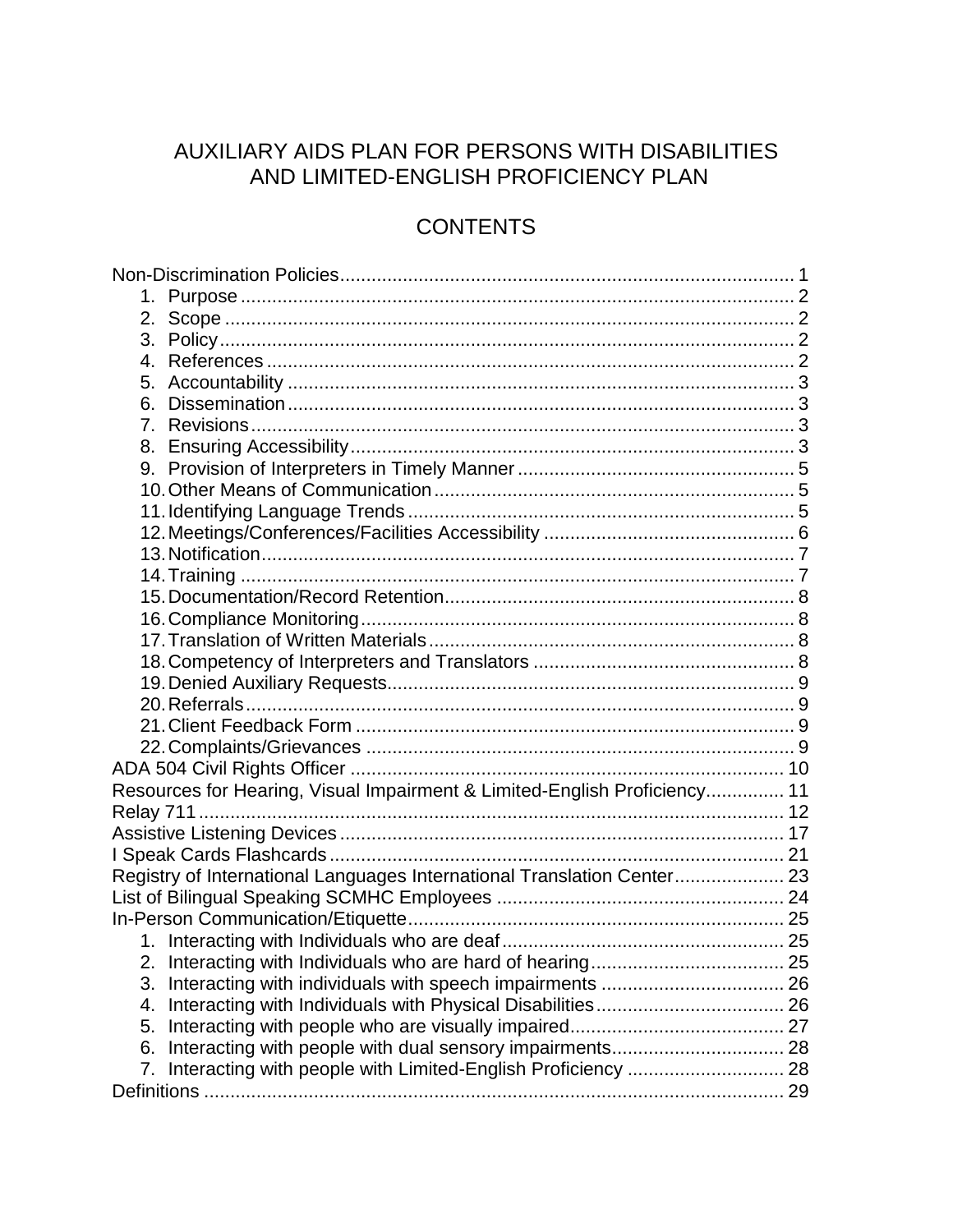# AUXILIARY AIDS PLAN FOR PERSONS WITH DISABILITIES AND LIMITED-ENGLISH PROFICIENCY PLAN

# **CONTENTS**

| Instructions to complete Communication Assessment Form - English  35 |  |
|----------------------------------------------------------------------|--|
|                                                                      |  |
|                                                                      |  |
|                                                                      |  |
| Instructions to complete Communication Assessment Form - Spanish 45  |  |
|                                                                      |  |
|                                                                      |  |
|                                                                      |  |
| Instructions to complete Communication Assessment Form – Creole  55  |  |
|                                                                      |  |
|                                                                      |  |
|                                                                      |  |
|                                                                      |  |
|                                                                      |  |
|                                                                      |  |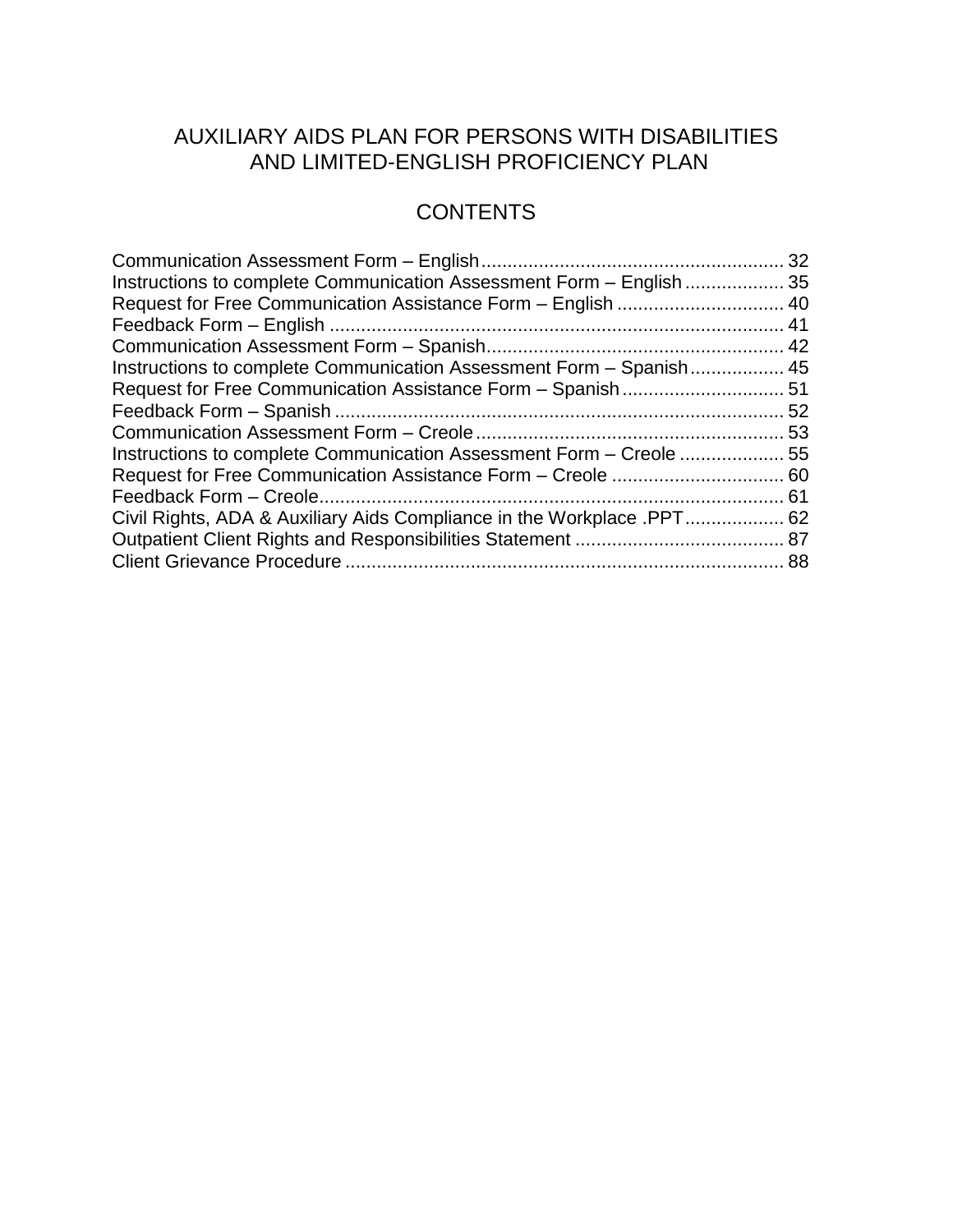# **NON-DISCRIMINATION STATEMENT**



NON-DISCRIMINATION POLICY

No person shall, on the basis of race, color, religion, national origin, sex, age, or disability will be excluded from participation in, be denied the benefits of, or be subjected to unlawful discrimination under any program or activity receiving or benefiting from federal financial assistance and administered by the Department.

## **EQUAL EMPLOYMENT OPPORTUNITY POLICY**

South County Mental Health Center (SCMHC) assures each applicant and employee Equal Employment Opportunity without regard to age, race, color, sex, religion, national origin, political opinions or affiliations, martial status, or disability, except when such requirement constitutes a bona-fide occupational qualification necessary to perform the tasks associated with the position. Equal Employment opportunity is attained using both objective and subjective merit principles and applies to recruitment, examination, appointment, training, promotion, demotion, compensation, retention, discipline, separation, and other employment practices within the Center.

Any applicant or employee who believes that he or she has been discriminated against may file a complaint with the Florida Commission on Human Relations or the Department's Office of Civil Rights, within 365 days of the alleged discriminatory act. All complaints shall be treated in accordance with the procedures set forth by law or in Chapter 60Y-5, Florida Administrative Code (F.A.C.).

#### **NON-RETALIATION POLICY**

No person shall be retaliated against, harassed, intimidated, threatened, coerced or discriminated against for making a charge, testifying, assisting or participating in any manner in an investigation, proceeding, or hearing; or for opposing alleged unlawful discriminatory practices prohibited by state and federal laws.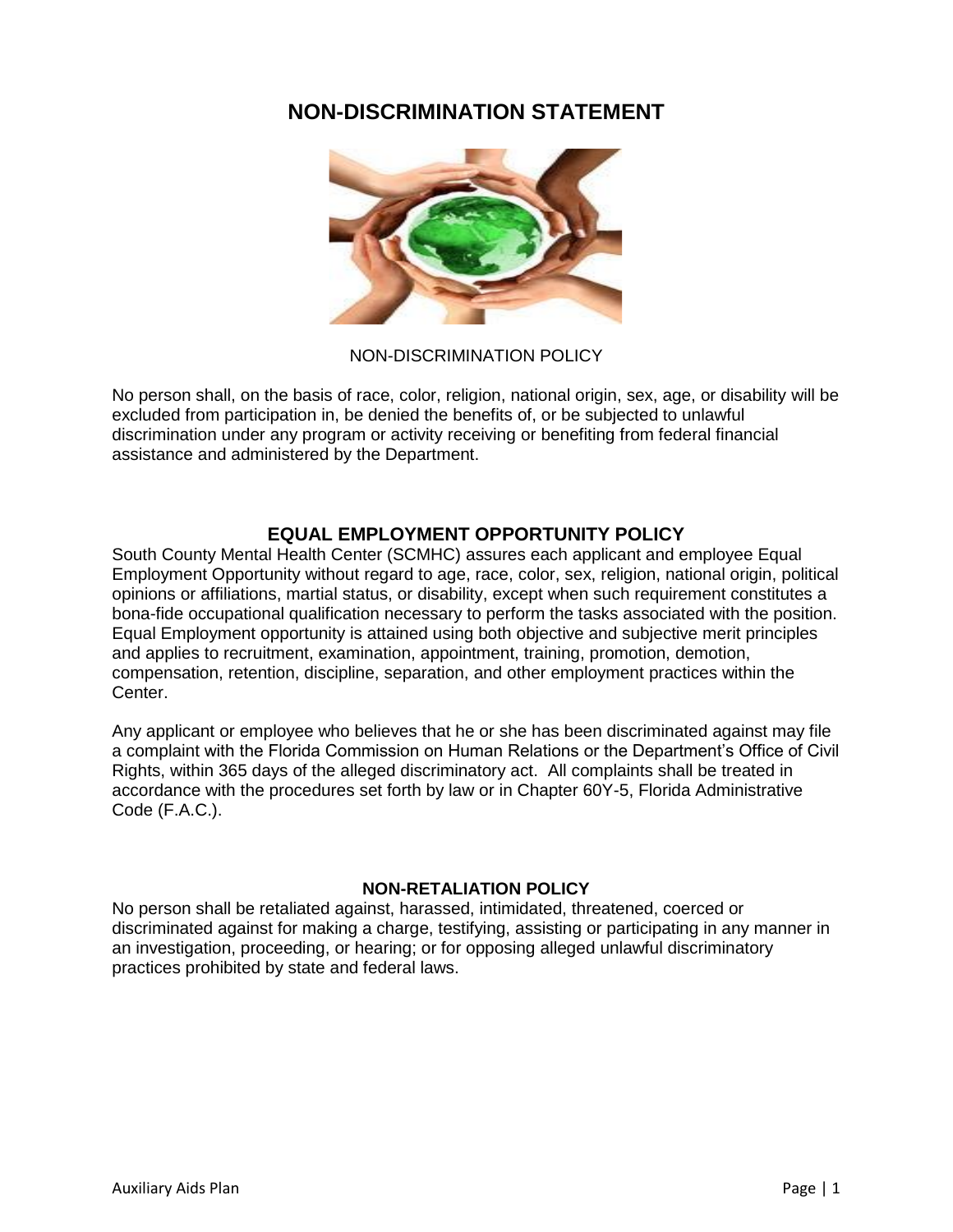- 1. **Purpose.** To provide for the implementation of South County Mental Health Center, Inc. policy and procedures for the provision of auxiliary aids ensuring accessibility to all programs, benefits, and services to persons with disabilities and foreign-language interpreters for persons with Limited-English Proficiency (LEP).
- 2. **Scope.** The provisions described in this procedure apply to all South County Mental Health Center programs who provide direct services to clients and/or potential clients.
- 3. **Policy.** South County Mental Health Center, Inc. will provide at no cost to the client or companion appropriate auxiliary aids, including Certified American Sign Language interpreters, to persons with disabilities and qualified foreign-language interpreters to persons with Limited-English Proficiency where necessary to afford such persons an equal opportunity to participate in or benefit from South County Mental Health Center, Inc. programs and services. Auxiliary aids include, but are not limited to Braille and taped materials, certified interpreters, readers, assistive listening devices and systems, television decoders, visual fire alarms using strobe lights, captioned films and other assistive devices.
	- a. All clients and companions are entitled to an equal opportunity to use and benefit from the programs and services of South County Mental Health Center, Inc.
		- This includes reasonable accommodations to ensure that programs and services are equally accessible to and equally effective for otherwise qualified persons with disabilities who have hearing, vision or mobility impairments.
		- South County Mental Health Center, Inc. will take reasonable steps to provide services and information in appropriate languages, other than English, to ensure that Limited-English Proficient persons are effectively informed and can effectively participate in and benefit from its programs, services and activities.
	- b. Auxiliary aids or language interpreters will be available for use by clients and companions with impaired sensory, manual or speaking skills in each phase of the service delivery process (e.g., telephone inquires, requests, intake interviews, service delivery, counseling, complaints, testing, treatment, and training, etc.). Services will be provided at no cost to the client or companion. A companion is defined as any person who is deaf or hard-of-hearing and is one of the following:
		- A person whom the client indicates should communicate with DCF Contracted Service Provider personnel about the client, such as a person who participates in any treatment decision, a person who plays a role in communicating the client's needs, condition, history or symptoms of SCF Contracted Service Provider personnel or a person who helps the client act on the information, advice or instructions provided by DCF Contracted Service Provider personnel;
		- A person legally authorized to make healthcare or legal decisions on behalf of the client;
		- Such other person with whom the DCF Contracted Service Provider personnel would ordinarily and regularly communicate about the client.

## 4. **References.**

a. Title VI of the Civil Rights Act of 1964, as amended, 42 United States Code (USC) 2000d et seq; 45 Code of Federal Regulations (CFR), Part 80.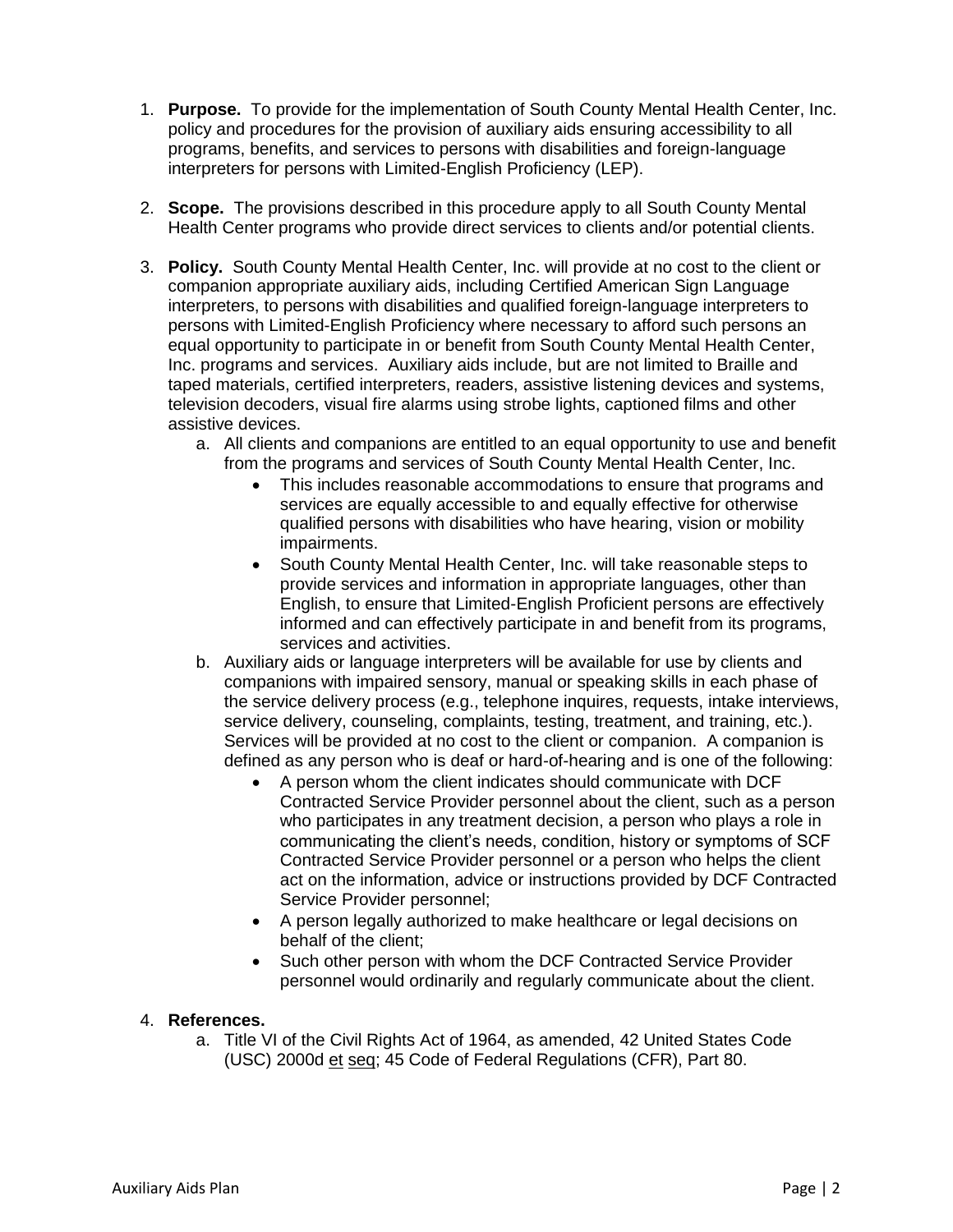- b. Section 504, Title V of the Rehabilitation Act of 1973, as amended, 230 USC 1681 et seq; 45 CFR, Part 80, 84 and 28 CFR Part 41 of the Civil Rights Restoration Act of 1987.
- c. Section 508 of the Rehabilitation Act of 1973, as amended.
- d. The Omnibus Budget Reconciliation Act of 1981, as amended, 42 USC 9849 and Civil Rights Restoration Act of 1987, Public law 100-259.
- e. The Americans with Disabilities Act of 1990, Title I and II as amended.
- f. Civil Rights, Methods of Administration; Equal Opportunity in Service Delivery.
- g. American with Disabilities Act (ADA) Accommodation Procedures for Applicants/Employees/General Public.
- h. Department of Health and Human Services, Office of Civil Rights, Policy Guidance – Title VI Prohibition Against National Origin Discrimination As It Affects Persons with Limited-English Proficiency.
- i. Section 110.201(3), Florida Statutes, requires each agency to comply with all federal regulations necessary to receive federal funds.

#### 5. **Accountability.**

- a. All SCMHC programs will be responsible for implementing the agency's authorized state-wide Auxiliary Aids and Limited-English Proficiency Plan. Local resources and procedures shall be appended to the state-wide plan. Programmatic and local procedures shall provide the necessary tools to staff for the provision of assistive devices, certified sign language interpreters or readers and physical modifications to ensure the accessibility of programs and services to clients or potential clients with sensory (hearing and sight), speaking or mobility impairments as well as foreign-language interpreters to clients or potential clients with Limited-English Proficiency.
- b. The Chief Quality Officer (CQO) is the designated Title VI, Title II ADA and Section 504 Coordinator for SCMHC. The CQO is responsible for the coordination, development and implementation of SCMHC procedures ensuring the nondiscriminatory delivery of equally effective and equally accessible quality services. All SCMHC employees are responsible for ensuring equal accessibility and equally beneficial services to all clients and potential clients of SCMHC.
- 6. **Dissemination.** Copies of SCMHC plans are kept by the CQO and Human Resources. Copies are distributed upon request to individuals or organizations serving persons with disabilities or Limited-English Proficiency. A copy of the plan will be located on SharePoint, SCMHC's communication site.
- 7. **Revisions.** The Auxiliary Aids Plan and Limited-English Proficiency Plan will be updated as needed, but at least annually, with a copy of all changes submitted to the program managers.
- 8. **Ensuring Accessibility.** The following procedures are to be followed by employees to ensure accessibility of programs and services to clients or potential clients with disabilities or Limited-English Proficiency.
	- a. Assess client needs by consulting with the client or potential client concerning his or her preferred communication mode, and if applicable with assigned caseworkers, counselors, parents, family members, guardians or other representatives. This will be determined during the Intake Assessment.
		- For clients who are deaf or hard of hearing, staff are required to determine, prior to providing services, the method of communication that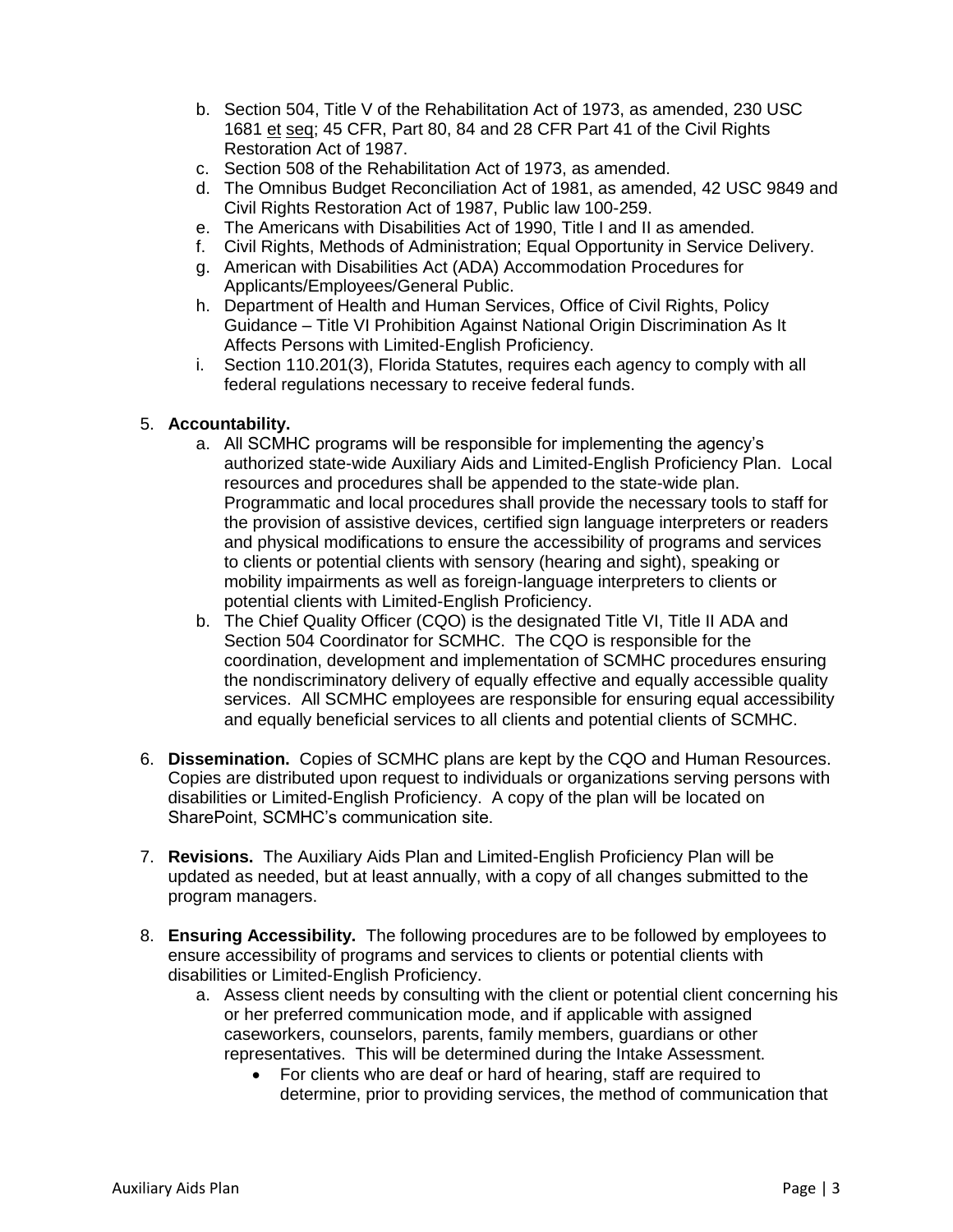the client feels most comfortable with, and record this information in the client's file. A communication plan will be completed if there are communication needs and will be reviewed quarterly. This will be reflected in each client's Intake Registration and/or Assessment.

- For clients who are Limited-English Proficient (LEP), staff shall identify at first contact, the preferred language including dialect of each client, and record this information in the client's file in the Intake Registration in Tier.
- b. The communication options for deaf and hard of hearing persons may include but not be limited to the Florida Relay Service, TDDs (Telecommunication Devices for the Deaf), FAX (Telephone Facsimile Transmittal), phone amplifiers, certified sign language interpreters, flash cards, lip-reading, written notes, supplementary hearing devices, charts, signs or a combination of these, as appropriate.
- c. SCMHC or contract provider's official (or designate) with budget approval over the unit or facility has the responsibility for approving the request and obtaining the appropriate auxiliary aid or interpreter.
- d. Auxiliary aids or interpreters will be provided within 2 hours of request or as otherwise required. Delaying services is not always practical or appropriate; therefore, provisions will be made when advance notice for an auxiliary aid or interpreter is needed and subsequent referrals will be notified in advance of client's needs.
- e. The use of auxiliary aids, certified sign-language interpreters, translators, or foreign-language interpreters will be at no cost to the client, companion or applicant for services. If an auxiliary aid or an interpreter is required and services must be purchased, payment will be made from the appropriate program operating budget.
	- Language services include, as a first preference, the availability of qualified bilingual staff that can communicate directly with clients in their preferred language.
	- When bilingual staff is not available, the next preference is face-to-face interpretation provided by a qualified contract or volunteer language interpreter.
	- Telephone interpreter services should be used as a supplemental system when an interpreter is not available, or when services are needed for an unusual or infrequently encountered language.
	- Sign language interpreters must be certified through the registration for the Interpretation of the Deaf.
- f. Minor children should never be used as interpreters or be allowed to interpret for a parent.
- g. The use of assistive devices (vibratory alarms) will be incorporated with relevant services (tactile communication) for persons with multiple disabilities such as deafness and blindness.
- h. If the individual declines the use of the free foreign language or sign language interpreter, or other auxiliary aids, the client's files must be noted and the declination documented.
- i. Family members will only be used for sign language interpretation upon written authorization of the client.

Each program will make sure non-English written materials, such as program forms, brochures, etc., are available to operational staff.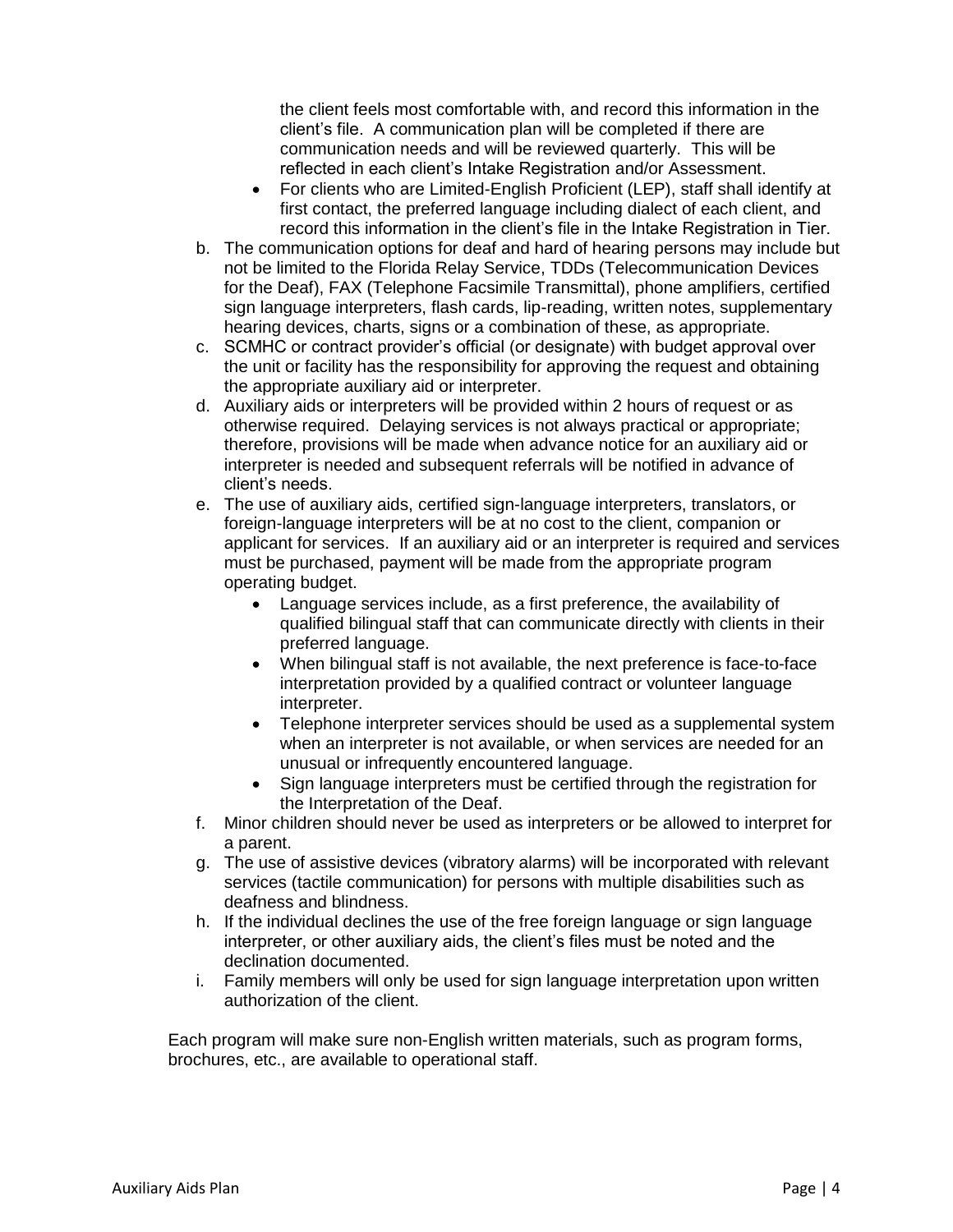- 9. **Provision of Interpreters in Timely Manner.** Staff shall provide interpreters for deaf or hard-of-hearing customers and companions in a timely manner in accordance to the following standards:
	- a. Non-Scheduled Interpreter Requests. For any emergency situation that is not a scheduled appointment, staff shall make an interpreter available as soon as possible, but in no case later than two (2) hours from the time the client, companion or staff requests an interpreter, whichever is earlier. If the situation is not an emergency, staff shall offer to schedule an appointment (and provide an interpreter where necessary for effective communication) as convenient to the client or companion, but at least by the next business day.
	- b. Scheduled Interpreter Requests. For scheduled events, staff shall make a certified interpreter available at the time of the scheduled appointment. If an interpreter fails to appear for the scheduled appointment, staff shall take whatever additional actions are necessary to make a certified interpreter available to the deaf or hard-of-hearing client or companion as soon as possible, but in no case later than two (2) hours after the scheduled appointment.
- 10. **Other Means of Communication.** Staff shall continue to try to communicate with the deaf or hard of hearing client or companion insofar as the client or companion seeks to communicate, between the time an interpreter is requested and the time an interpreter arrives.
	- a. Language services include, as a first preference, the availability of qualified bilingual staff that can communicate directly with clients or companions in their preferred language.
	- b. When bilingual staff are not available, the next preference is face-to-face interpretation provided by a contract or volunteer language interpreter.
	- c. Telephone interpreter services should be used as a supplemental system when an interpreter is not available, or when services are needed for an unusual or infrequently encountered language.
	- d. Sign language interpreters must be certified.
	- e. Minor children should never by used as an interpreter or be allowed to interpret for a parent.
	- f. The use of assistive devices (vibratory alarms) will be incorporated with relevant services (tactile communication) for persons with multiple disabilities such as deafness and blindness.
	- g. If the individual declines the use of the free foreign language or sign language interpreter, or other auxiliary aids, the client's file must be noted, utilizing the Declination of Free interpreter Service form (Appendix C).
- 11. **Identifying Language Trends.** To ensure meaningful access to all SCMHC programs and services, each program will identify language trends by:
	- a. Identifying the non-English languages that are likely to be encountered in its programs and estimating the numbers of LEP persons eligible for services that are likely to be affected by its program. This can be done by reviewing census data, client utilization data, and community organizations. The estimate should be used as a guide for employee recruitment.
		- Informing clients of the purpose for collecting data on race, ethnicity and language
		- Emphasizing that such data is confidential and will not be used for discriminatory purposes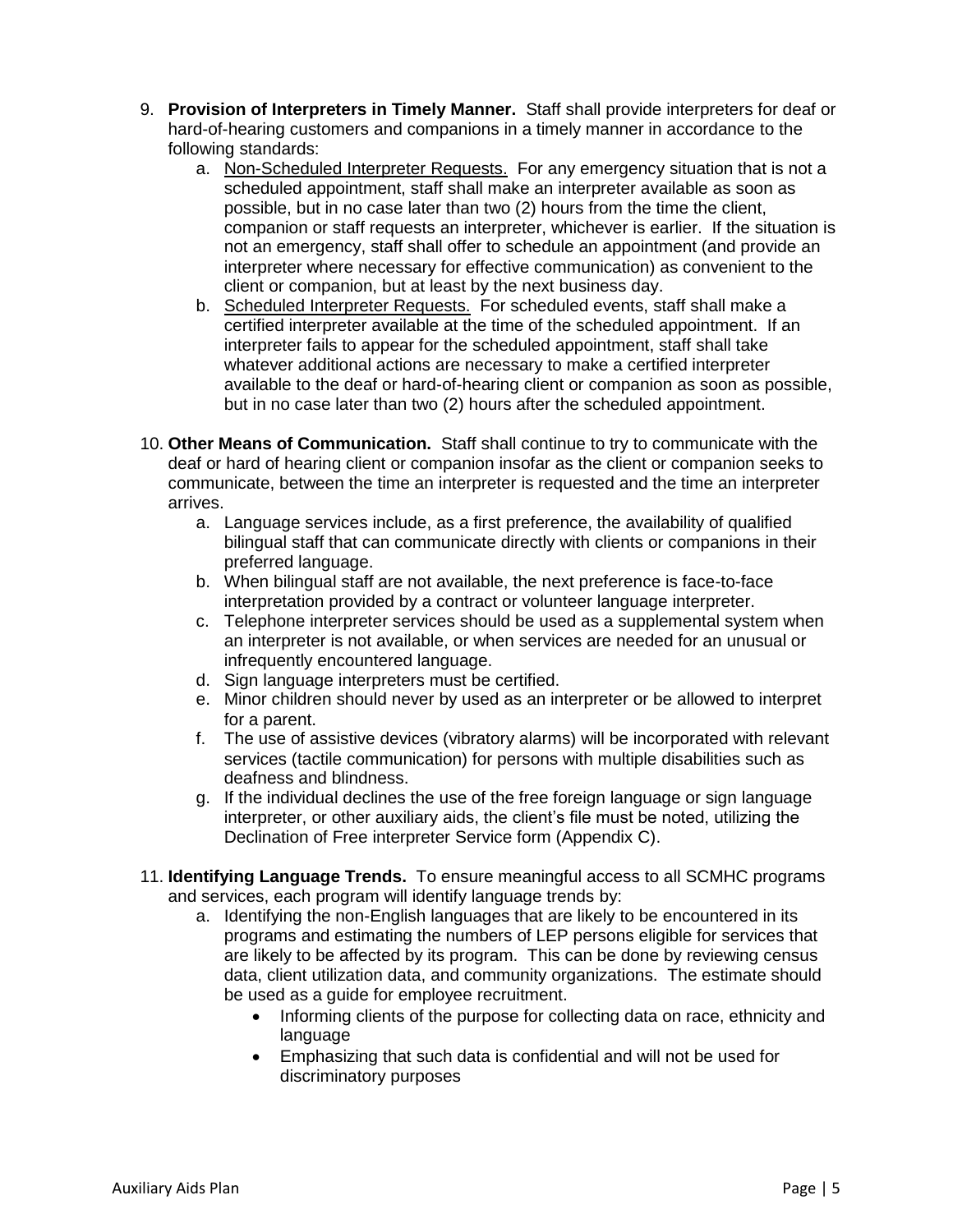- A client does not have to provide the information if he or she chooses not to provide such information, unless required by law
- b. Identifying the points of contact in the program or activity where language assistance is likely to be needed.
- c. Identifying resources needed, location and availability of these resources.
- d. Reporting the identified language needs to the CQO and Human Resources.
- 12. **Meetings/Conferences/Facilities Accessibility.** The following are procedures and minimum requirements for ensuring accessibility of meetings, conferences and seminars to persons with sensory, speech or mobility impairments or Limited-English Proficiency.
	- a. Facilities used for meetings, conferences and seminars will be reviewed for accessibility by the unit sponsoring the activity in coordination with the designated Section 504/Title II ADA Coordinator.
	- b. When meetings, conferences and seminars are scheduled, information will be included in the advertisements, conference registration materials or meeting notices that sensory impaired or Limited-English Proficient participants will be provided with necessary auxiliary aids or interpreters at no cost to themselves. The information will include the name of a contact person and a date by which the person must request such assistance. The registration process will include a method for determining the number and type of persons with disabilities or Limited-English Proficiency needing assistance as well as the type of personal assistance or accommodation requested.
	- c. The following provisions are required if sensory, speech, mobility impaired or Limited-English Proficiency persons plan to attend the specific meeting, conference or seminar.
		- Certified interpreters for the deaf and hard of hearing and accessibility to Teletype (TDD) equipment. NOTE: When telephones are provided for use by participants or residents (clients, employees or the public), TDDs must be provided for participants or residents who are deaf.
		- Adequate lighting in meeting rooms so signing by interpreter can be readily seen.
		- Readers or cassette recordings to enable full participation by vision impaired persons.
		- Interpreters for Limited-English Proficient persons.
		- Agenda and other conference materials translated into usable form for visually impaired or Limited-English Proficient participants.
		- Parking spaces clearly marked with appropriate ramps and curb cuts will be provided for persons with disabilities.
		- Where parking is available on or adjacent to the site, one 96" wide space with a 60" access aisle shall be set aside for the car of each mobilityimpaired participant requesting it in advance of the meeting. Two accessible parking spaces may share a common access aisle.
		- Where parking is not available on or adjacent to the site, valet parking or other alternative accommodations for mobility impaired participants will be provided.
		- Entrance ramps will be available and appropriate (26" wide or wider, level with adjacent surface and a manageable slope or incline of no more than one inch rise per foot, 1:12).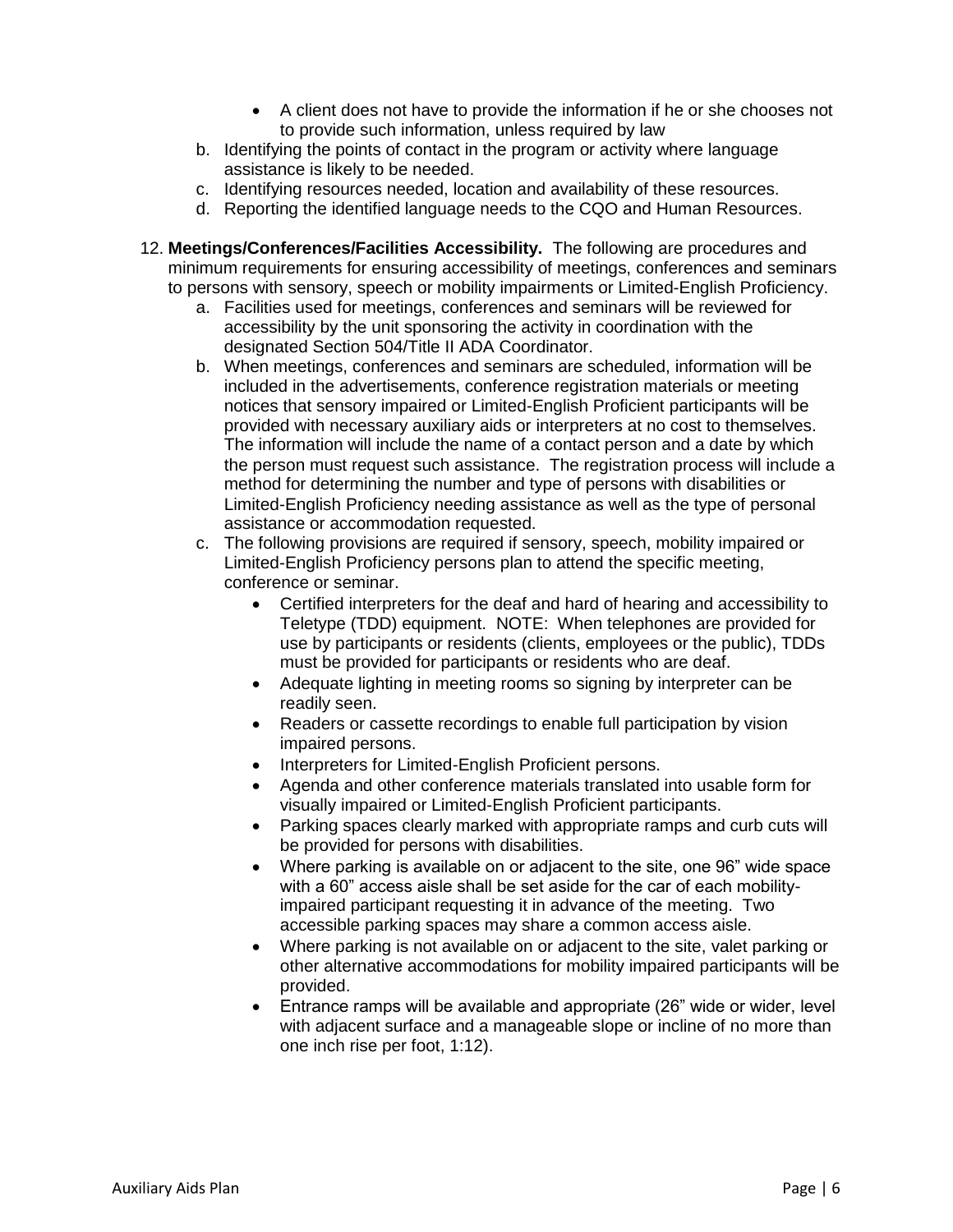- All meeting rooms will be all on one level or capable of being reached by elevators or ramps that can be independently traversed by a mobilityimpaired participant.
- Stages, platforms, etc., to be used by persons in wheelchairs will be accessible by ramps or lifts.
- Seating arrangements for persons in wheelchairs will be adapted to integrate mobility-impaired persons rather than to isolate them on the group's perimeter.
- One unobstructed entrance to each facility.
- Doors operable by single effort.
- Door handles no more than 48" from floor.
- d. Rest rooms accessible to mobility impaired.
	- Level access for each sex on each floor.
	- Turnaround space 5' X 5'.
	- Door clearance of 32".
	- Grab rails provided.
	- Shelves, racks, dispensers, etc., not more than 48" for forward reach or 54" for side reach.
	- Rest room signs indicating accessibility.
- e. Wheelchair accessible telephones.
- f. Accessible drinking fountains with cup dispensers.
- g. Audible and visible fire alarms.
- 13. **Notification.** SCMHC Nondiscrimination Policy and Deaf and Hard of Hearing posters will be displayed in buildings' main entrances, lobby areas, waiting areas, and bulletin boards. The name, telephone number, and TDD number for the Title II ADA Coordinator will be listed on the Deaf and Hard of Hearing poster to assure accessible services to clients, companions, potential clients, or their representatives. Descriptive information on the availability of auxiliary aids and reasonable accommodations to persons requiring assisting devices or aids will be included in announcements related to meetings, seminars, workshops and conferences, as well as to services offered by SCMHC.

#### 14. **Training.**

- a. New employee orientation includes completion of the DCF Service Delivery for the Deaf or Hard of Hearing modules and South County's Mental Health Center's web based training titled; Civil Rights, ADA, and Auxiliary Aids Compliance in the Workplace (Appendix D). This is completed the first day of employment and reviewed annually.
- b. All staff will be trained annually on how to assist sensory and mobility impaired or Limited-English Proficient clients in obtaining assisting devices and/or aids, or other reasonable accommodations. This training is mandatory and will be tracked. Training will include:
	- Procedures for serving the deaf and hard of hearing, sight-impaired, mobility impaired and Limited-English Proficient clients, companions and potential clients.
	- Awareness of deafness or hearing loss; speech impairments; sight impairments and blindness; reading impairments and dyslexia; and mobility impairments.
	- Communication options available.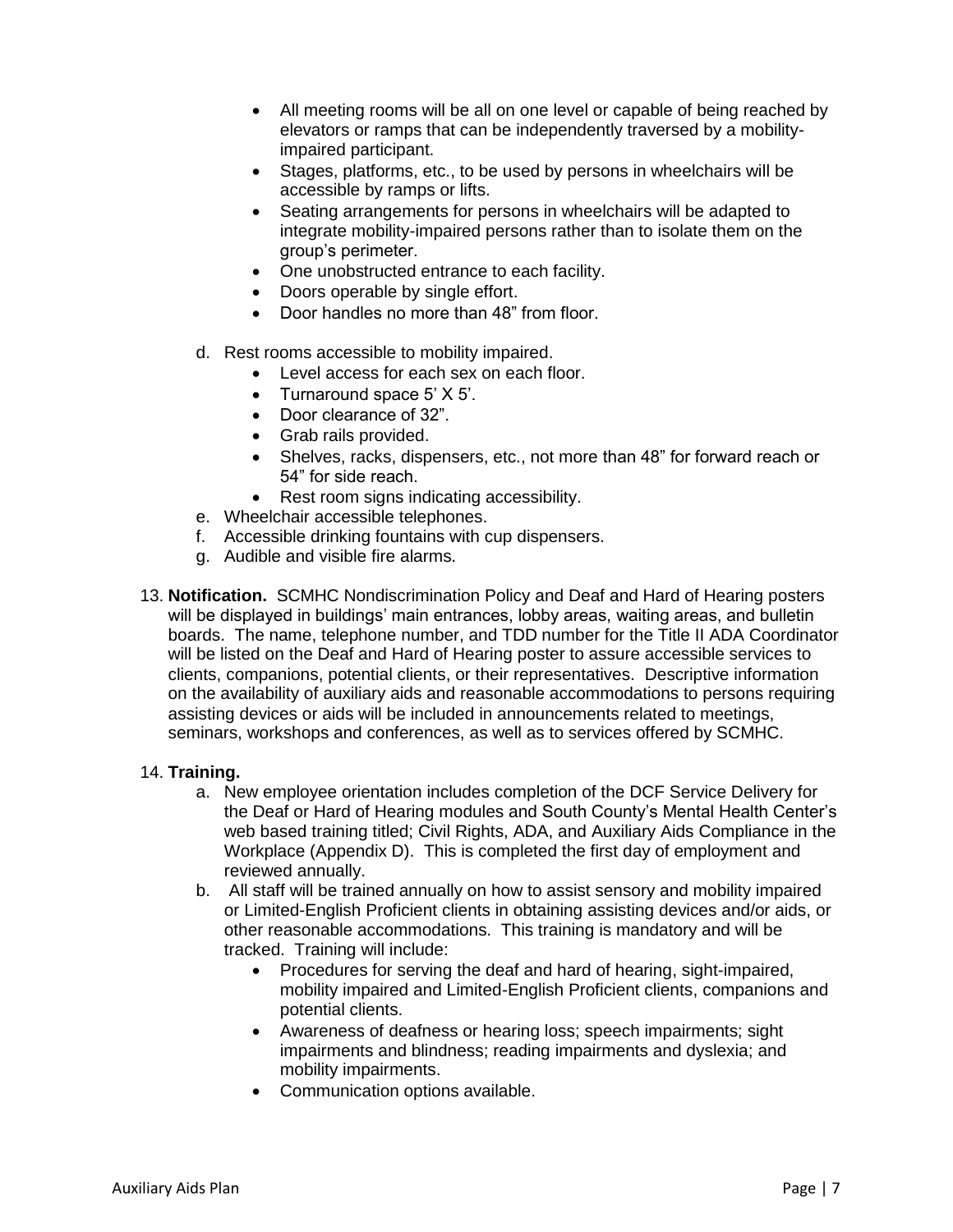- How to provide reasonable accommodations for qualified clients, companions and potential clients, i.e., how to access or purchase auxiliary aids, interpreter services and physical modifications.
- Requirements for making meetings, conferences and services accessible.
- Awareness of the Auxiliary Aids and Limited-English Proficiency Plans, including how to access the Plans for reference.

#### 15. **Documentation/Record Retention.**

- a. Records relating to the Auxiliary Aids and Limited-English Proficiency Plans, such as copies of materials used in training, will be documented and maintained for ten years by the Section 504/ADA Title II Coordinator.
- b. All finalized requests for accommodations with relevant documentation will be forwarded to the Section 504/Title II ADA Coordinator.

#### 16. **Compliance Monitoring.**

- a. Monitoring will be accomplished through annual updates, surveys, compliance reviews, complaint investigations, and other related civil rights activities.
- b. Monitoring the provision of auxiliary aids to clients, potential clients or companions who are deaf or hard of hearing, including the use of certified interpreters in all phases of service delivery, shall be conducted annually.
- 17. **Translation of Written Materials.** Written material routinely provided in English to applicants, clients and the public are to be available in regularly encountered languages other than English. It is vital that documents be identified and translated into the non-English language of each regularly encountered Limited-English Proficient group eligible to be served or to be directly affected

#### 18. **Competency of Interpreters and Translators.**

- a. Certification of foreign language interpreters is not required; however competency requires:
	- Demonstrated proficiency in both English and the other language
	- Fundamental knowledge in both languages including any specialized terms or concepts peculiar to the program or activity
	- Sensitivity to the person's culture
	- A demonstrated ability to convey information in both languages, accurately

It is the responsibility of program managers and supervisors to ensure the competency of foreign-language interpreters.

- b. SCMHC's employees will only be utilized to interpret for the deaf and hard of hearing by American Sign Language (ASL) if they are certified through the Registration for the Interpretation for the Deaf.
- c. An assessment of an individual's interpreting skills is required to determine their level of competency prior to their interpreting for clients with hearing impairments. Four levels of competency have been identified: apprentice, provisional, provisional +36 credit hours, and proficient. To achieve a level, the interpreter must meet established criteria. Each level has a specific duration period and requirements for maintaining the level.
- d. All current employees desiring to interpret for the deaf and hard of hearing clients will have two (2) years to achieve the credentials required for the apprentice level of interpreting.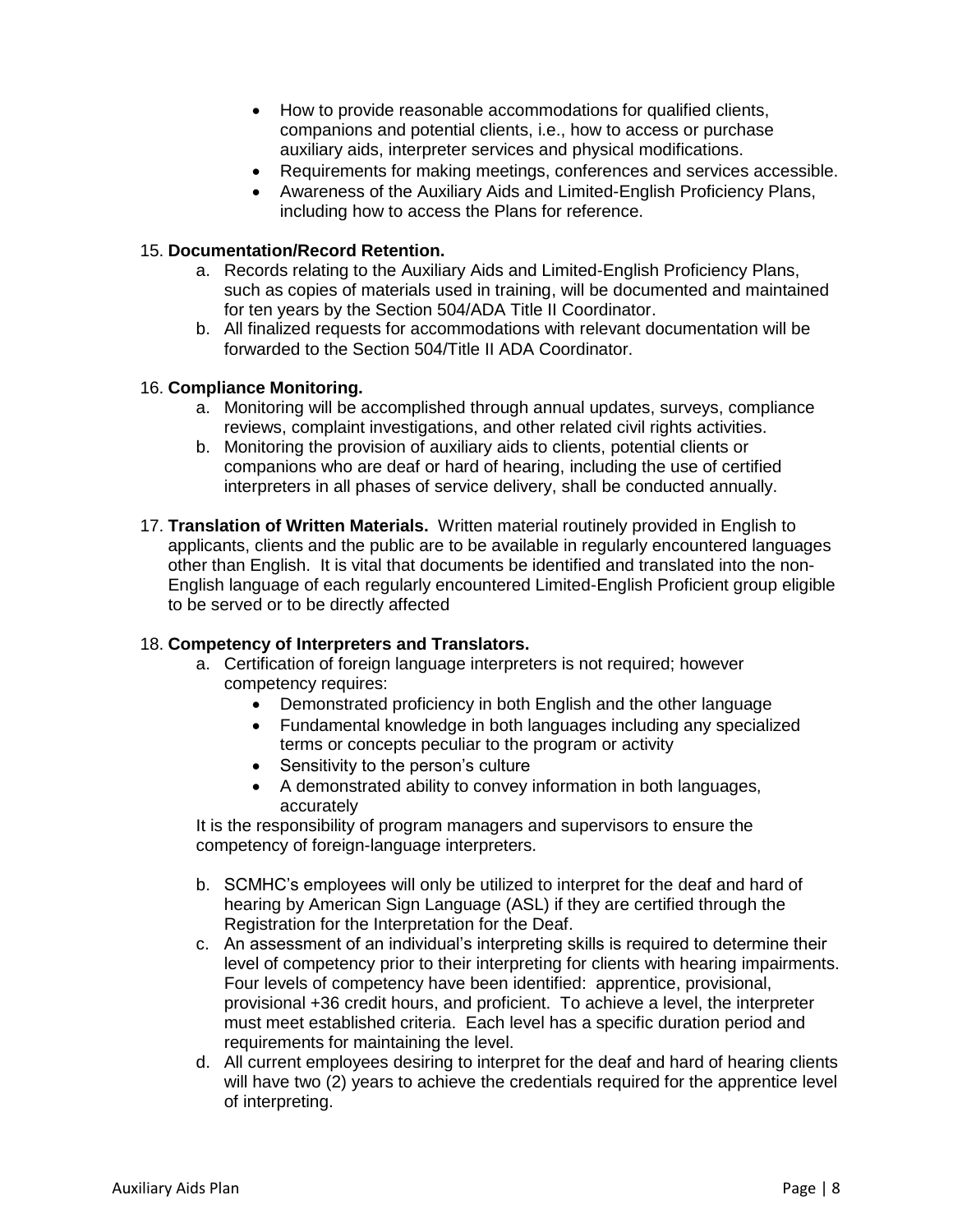- e. Interpreter Standards developed by the Florida Department of Education and modified for SCMHC use are incorporated by reference into this procedure and are attached as Appendix A to this procedure.
- f. It is the responsibility of managers, supervisors, and staff to familiarize themselves with and follow standards of etiquette when communicating with clients with physical or sensory disabilities and/or Limited-English Proficiency. See Appendix A.

#### 19. **Denied Auxiliary Requests**

Documentation, with supporting justification, must be made if any request for an auxiliary and was not honored. SCMHC's Chief Executive Officer and Chief Quality Officer, are the only people that can deny auxiliary aid requests made by a client or companion. If a staff person is not familiar with the auxiliary aid request, they will contact the SPOC for information as well as ask their supervisor for any information that they may need to secure this aid, but reiterate that the cost of any auxiliary aid is the responsibility of the agency and not the clients or their companions.

#### 20. **Referrals**

If clients or companions are referred to other agencies, SCMHC must ensure that the receiving agency is notified of the client or companion's preferred method of communication and any auxiliary aid or service needs. In order to accommodate this, SCMHC will ensure that the referral is desired by the client and that she or he signs a Release of Information Form.

#### 21. **Client Feedback Form**

SCMHC will distribute Client/Companion Feedback Forms to clients or companions that are deaf or hard of hearing quarterly and provide assistance in completing the forms if requested by the client or companion. The original Client/Companion Feedback Form shall be mailed to DCF, Office of Civil Rights, 1317 Winewood Boulevard, Building 1, Room 110, Tallahassee, FL 32399-0700. When a client is given a Client/Companion Feedback Form, a copy of the form will not be kept in the client's file, but will be documented in the client's medical record.

#### 22. **Complaints/Grievances**

SCMHC supports and protects the fundamental human, civil, constitutional and statutory rights of all clients. Upon admission, clients are given a clients rights and responsibilities statement that is signed by the client and staff (Appendix E). The Client Rights monitoring process includes a grievance procedure (Appendix F). Any client, legal guardian or advocate of a client may also voice a concern, question or complaint through the CEO's hotline by calling 561-637-2127.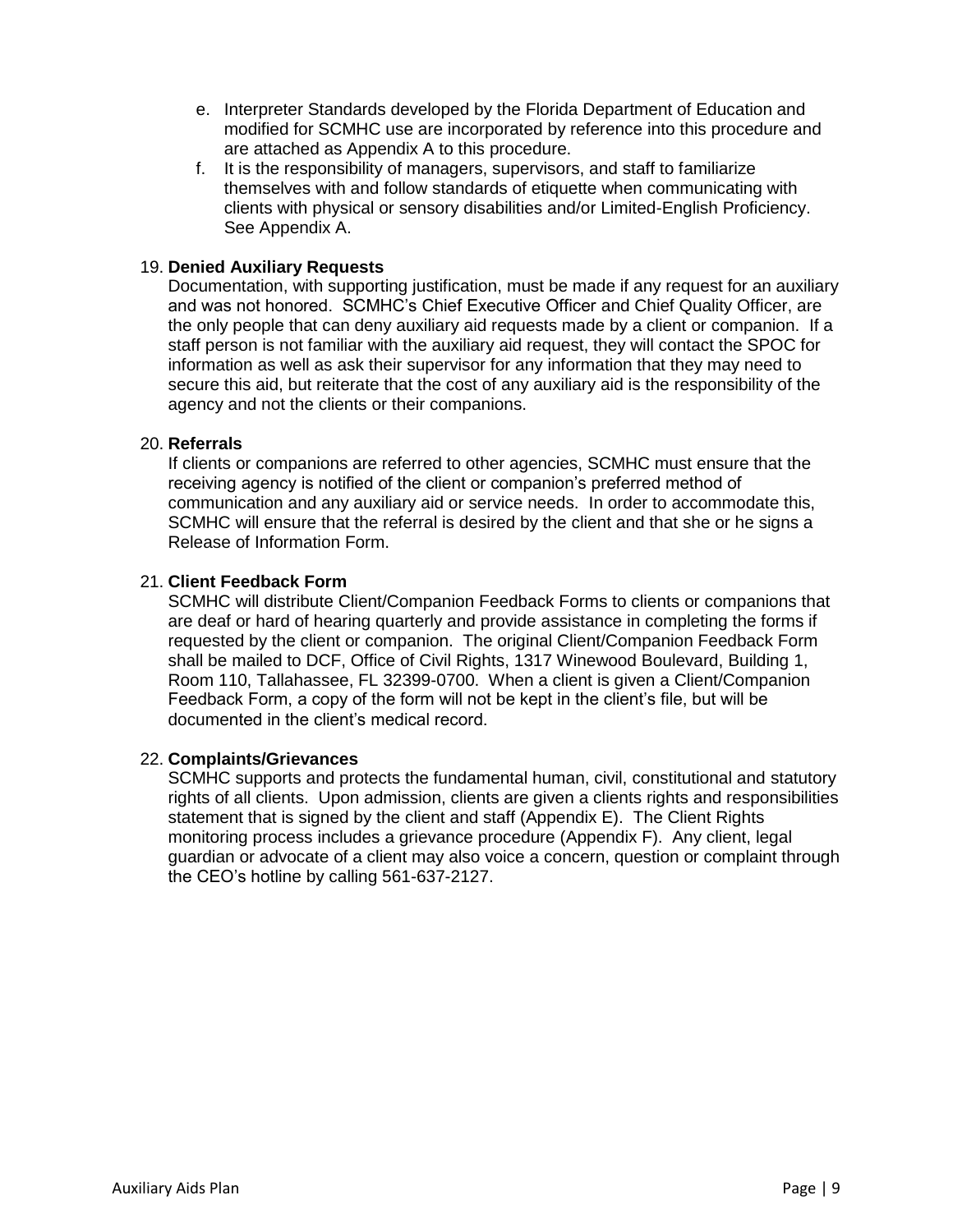| Location                                          | <b>Civil Rights</b>                                            | <b>Contact Information</b>                              | <b>Mailing Address</b>                                                                                                                                |
|---------------------------------------------------|----------------------------------------------------------------|---------------------------------------------------------|-------------------------------------------------------------------------------------------------------------------------------------------------------|
| <b>South County Mental</b><br>Health Center, Inc. | Karyn Green,<br>SCMHC ADA 504<br><b>Civil Rights Officer</b>   | P: 561-637-1001<br>$C: 561-662-9529$<br>F: 561-637-1410 | 16158 S. Military<br>Trail<br>Delray Beach, FL<br>33484                                                                                               |
| <b>DCF Southeast</b><br>Region                    | Shenna Fluriach, DCF<br>ADA 504 Civil Rights<br><b>Officer</b> | P: 561-227-6723<br>TDD: 561-650-6823                    | Human Resources/<br>Southeast Region<br><b>Office of Civil Rights</b><br>111 S. Sapodilla Ave<br><b>Room 309-F</b><br>West Palm Beach,<br>FL<br>33401 |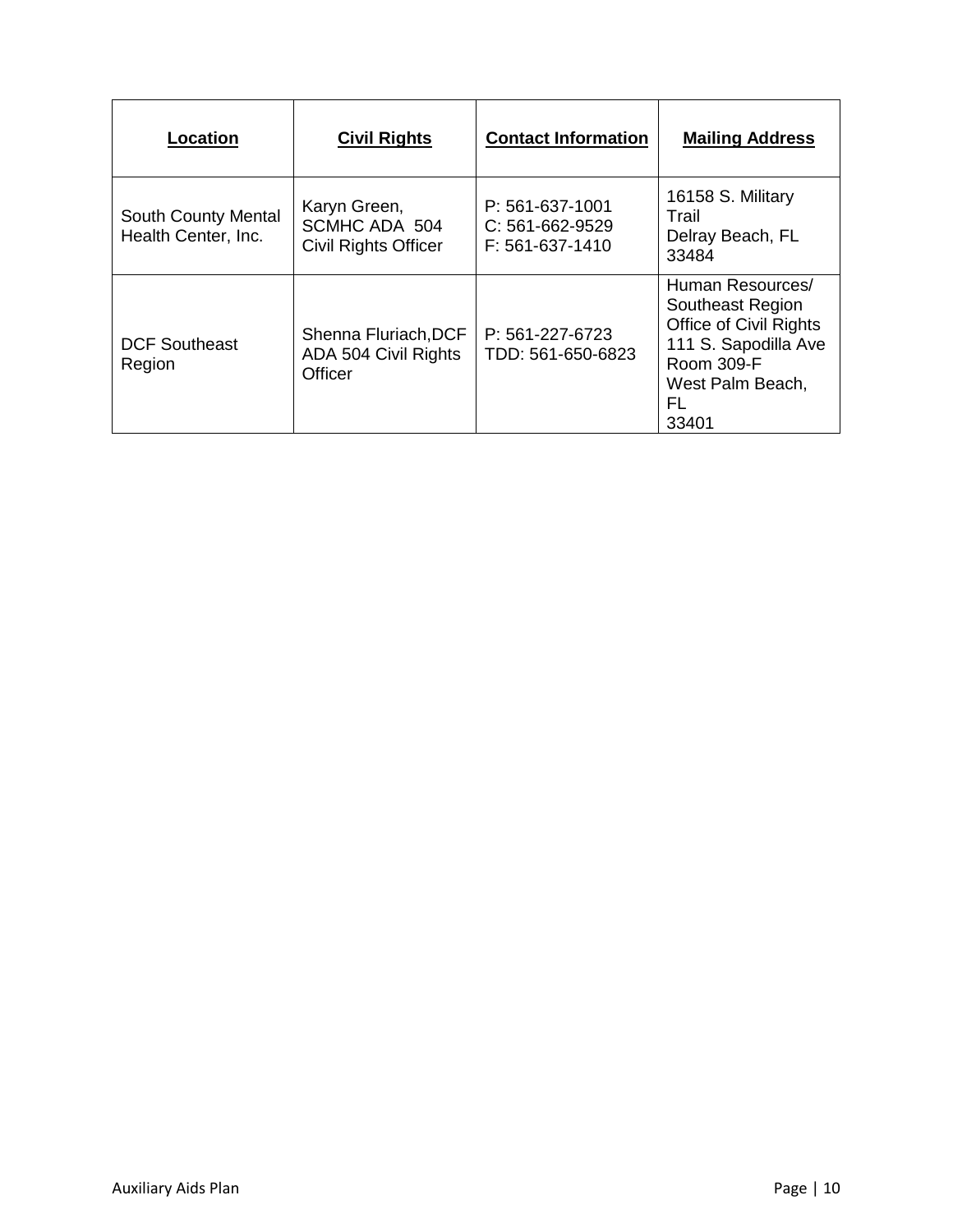# **RESOURCES FOR HEARING AND VISUAL IMPAIRMENT AND LIMITED-ENGLISH PROFICIENCY**

# **PALM BEACH COUNTY**

Nationwide Interpreter Resource P.O. Box 272142 Boca Raton, FL 33427 561-362-0594 (Sign Language)

CART

Tanya Ward - English, CRR, CCP, CBC Florida Realtime/Caption Crew 5571 SW 94<sup>th</sup> Avenue Fort Lauderdale, FL 33328 954-684-1259

Advocacy Center for Person's with Disabilities 1-800-342-0826 Voice 1-800-346-4127 TDD

FL Council of the Blind 1-800-267-4448

Language Line Solutions 1-800-752-6096 – Option 4 7-1-1 Florida Relay 1-800-955-8770 Voice 1-800-955-8771 TDD/TTY

Deaf Service Center of Palm Beach County 3111 S. Dixie Highway #237 West Palm Beach, FL 33405 561-802-3353 Voice 561-802-3351 TDD 561-290-1044 Videophone

Division of Blind Services 2000 Palm Beach Lakes Blvd Suite 300 West Palm Beach, FL 33409 561-681-2548 Voice 866-225-0794 Toll Free

Lighthouse for the Blind of the Palm Beaches 1710 Tiffany Drive East West Palm Beach, FL 33407 561-845-8022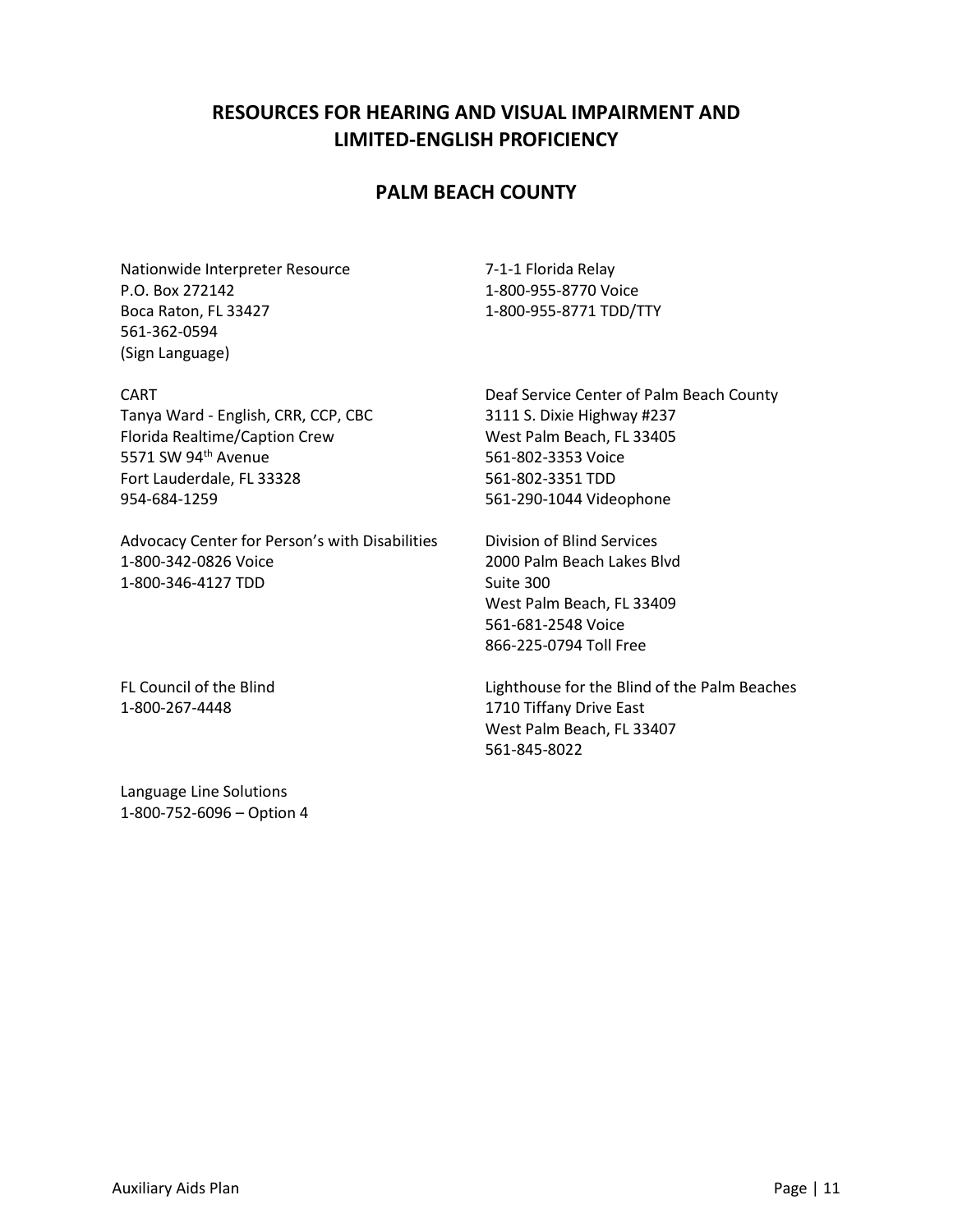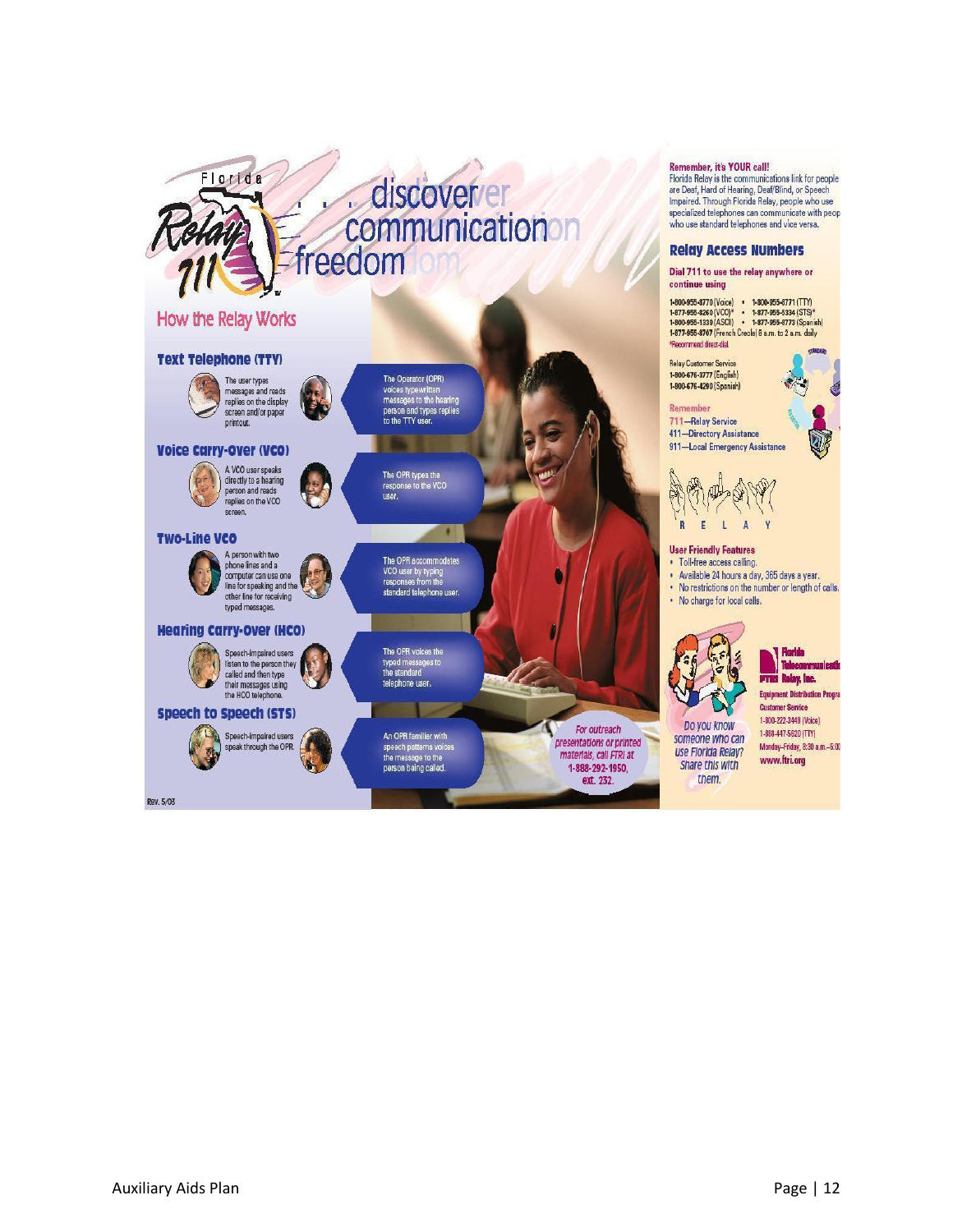### **ABOUT FLORIDA RELAY 711**

Florida Relay is the communications link for people who are Deaf, Hard-of-hearing, Deaf/Blind, or Speech Impaired. Through the Florida Relay, people who use specialized telephone equipment can communicate with people who use standard telephone equipment.

To call Florida Relay, dial 7-1-1, or use the toll free numbers

- 1-800-955-8771 (TTY)
- 1-800-955-8770 (Voice)
- 1-800-955-3771 (ASCII)
- 1-877-955-8260 (VCO-Direct)
- 1-800-955-5334 (STS)
- 1-877-955-8773 (Spanish)
- 1-877-955-8707 (French Cr)

### *Types of Florida Relay Calls*

Thousands of Floridians depend upon Florida Relay every day to make both personal and business phone calls. Here are examples of how the specialized telephone equipment and services work.

#### **Voice (for a hearing caller)**

Standard telephone users can easily initiate calls to TTY users. The relay operator types the hearing person's spoken words to the TTY user and reads back the typed replies.

- 1. Dial 7-1-1 for the Florida Relay Service.
- 2. You will hear, "Florida Relay Operator (number), May I have the number you are calling please?"
- 3. Give the Relay operator the area code and telephone number you wish to call and any further instructions.
- 4. The Relay operator will process your call, relaying exactly what the TTY user is typing. The Relay operator will relay what you say back to the TTY user.
- 5. When you finish the conversation and are ready to hang up, do not forget to say "SK" which stands for "stop keying" (which alerts both the Relay Operator and the other party that you are ready to end the conversation) then hang up.

**Voice User** 

1. Voice user dials 711 to Relay his/her voice message



2. Operator listens to the voiced message and types to the TTY User

## **TIPS FOR HEARING CALLERS:**

- Be sure to talk **directly** to your caller.
- **Avoid** saying "tell him" or "tell her".
- **Say** "GA" or "Go Ahead" at the end of your response.
- **Say** "Signing Off" before you hang up.

**TTY User** 

3. TTY user reads and then types his/her reply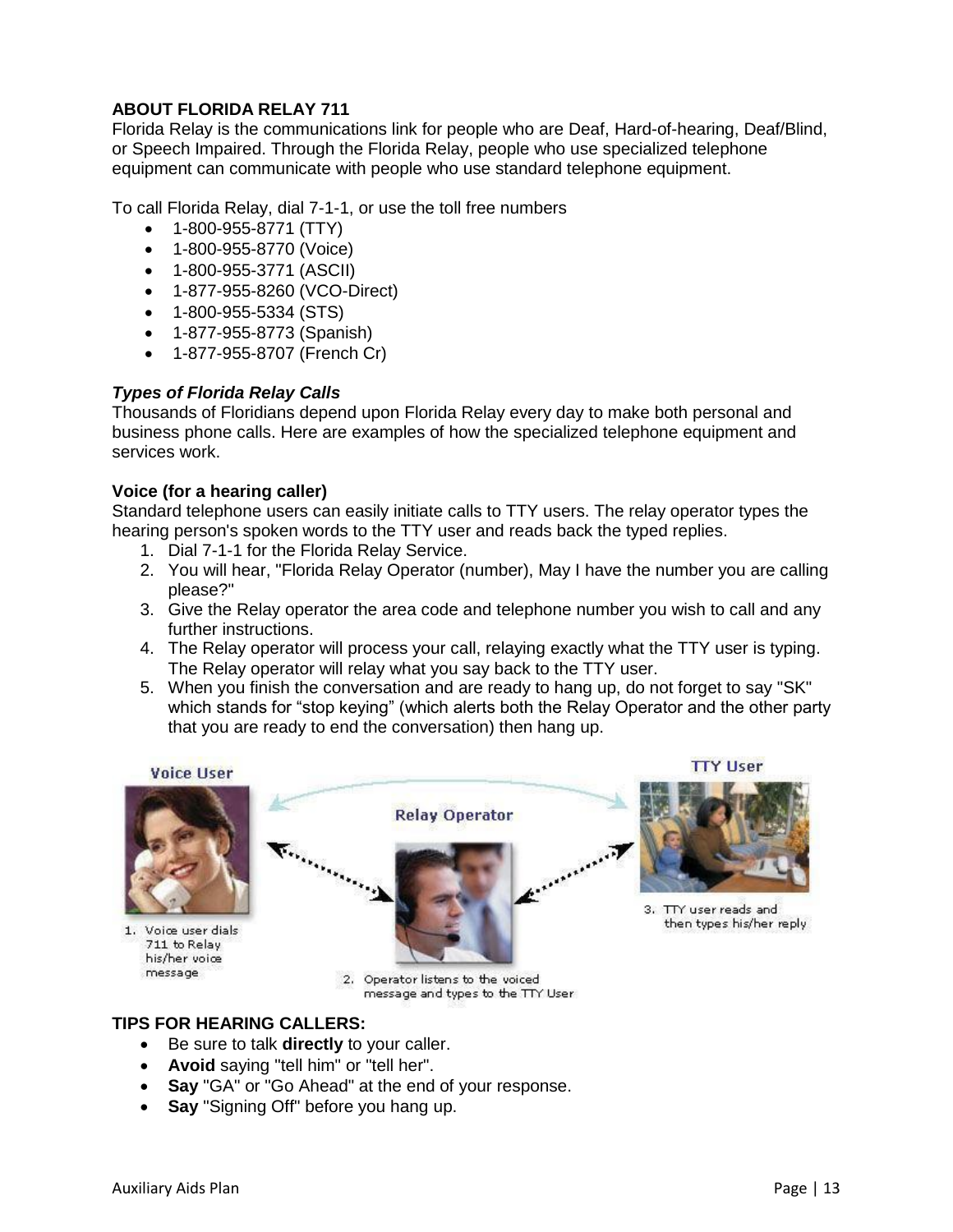## **Text Telephone (TTY)**

A person who is deaf, hard-of-hearing, deaf-blind, or speech-disabled uses a TTY to type his/her conversation to a relay operator, who then reads the typed conversation to a hearing person. The relay operator relays the hearing person's spoken words by typing them back to the TTY user.

- 1. Dial 7-1-1 for the Florida Relay Service.
- 2. The Relay operator will answer with "FI Relay OPR 8234" (for Relay operator identification), "F" or "M" (for Relay operator gender) and "GA." ("GA" denotes "go ahead.")
- 3. Type in the area code and telephone number you wish to call and then type "GA."
- 4. The Relay operator will dial the number and relay the conversation to and from your TTY. Type in "GA" at the end of each message.
- 5. When you are finished with the conversation, type "SK" for "Stop Keying" then hang up.





typed message and then listens and types the spoken message

#### **Voice Carry-Over (VCO)**

Voice Carry-Over is an ideal service that enables a hard-of-hearing or deaf user to use his/her voice to speak directly to hearing person. When the hearing person speaks to back, the Relay operator serves as the "ears" and types everything that is said on a TTY or text display.

- 1. Dial the Florida Relay Service VCO number 1-800-955-8771.
- 2. The Florida Relay operator will answer "FL OPR 8234M (For relay operator identification) "F" or "M" (for Relay operator gender) GA".
- 3. Voice the area code and telephone number of the party you want to call.
- 4. The Relay operator will type the message "Voice Now" to you as your cue to start speaking. You speak directly to the hearing person. the Relay operator will not repeat what you say, but only type to you what the hearing person says. You both need to say "GA" at the end of your response.

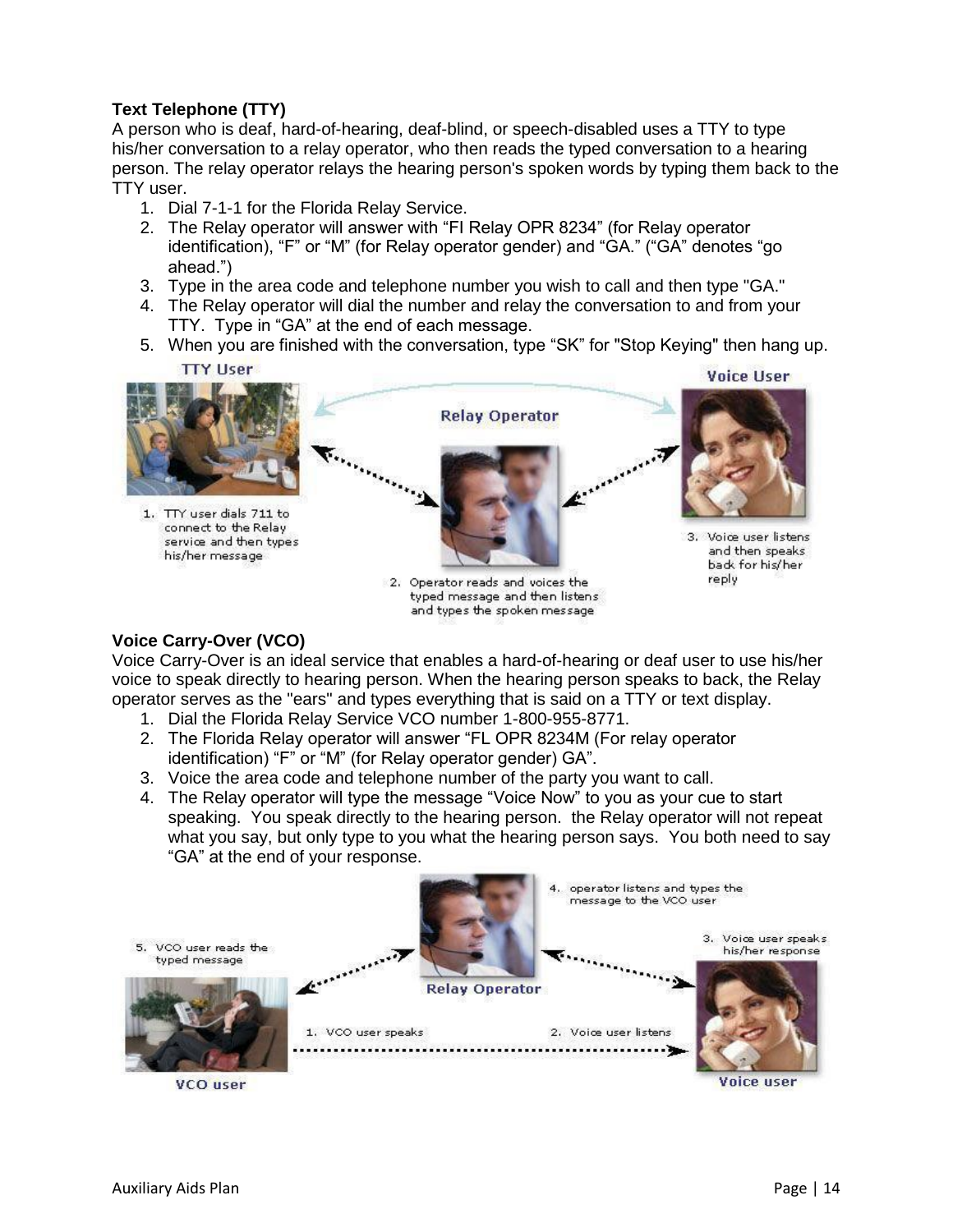## **Hearing Carry-Over (HCO)**

Hearing Carry-Over (HCO) allows speech-disabled users with hearing, to listen to the person they are calling. The HCO user then types his/her conversation for the Relay operator to read to the standard telephone user.

- 1. Dial Florida Relay 7-1-1
- 2. The Florida Relay operator will answer "FL OPR 8234M (For relay operator identification) "F" or "M" (for Relay operator gender) GA".
- 3. Type the area code and telephone number of the party you want to call and then type "HCO Please GA".
- 4. The Relay operator will make the connections and voice the typed conversation to the called party.



**HCO** user

#### **Speech-to-speech (STS)**

Speech-to-Speech (STS) allows speech-disabled persons to voice their conversations. A specially trained Florida Relay Operator will listen and repeat the speech-disabled user's dialogue to the called party. No special telephone equipment is needed to use this service. A STS call can be made from any standard telephone.

- Dial Florida Relay STS number 1-877-955-5334.
- You will hear "Florida Relay Speech-to-Speech operator (number). May I have the number you are calling please?"
- Voice the area code and telephone number of the party you want to call.
- The Relay operator will say "Voice Now" to you as your cue to speak directly to your party. The Relay operator will then re-voice what you have said if the called party does not understand you. there maybe instances where you will be asked to repeat your message to ensure that it is conveyed correctly.
- Remember to say "Go Ahead" when you are ready for the other person to respond.



Voice user